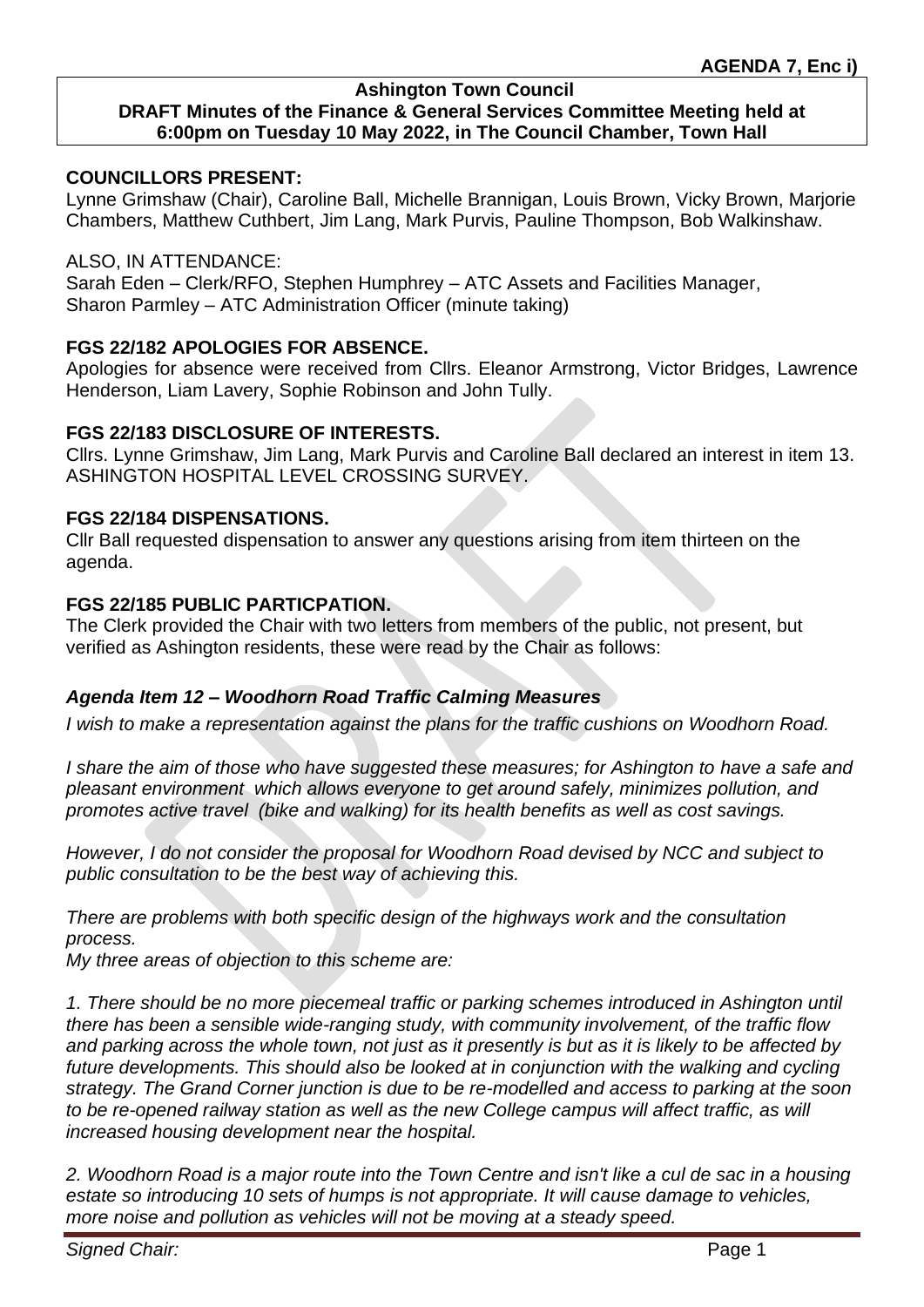*3 .The vast majority of drivers drive sensibly according to the conditions and present regulations: The idiot minority will drive like idiots even when the humps are in place. The result will be many law-abiding motorists, taxi drives and buses will be inconvenienced while "accidents" will continue to occur.*

*Without examining the accident reports for the road, I cannot be certain of this, but I think a large proportion of the serious accidents in this location will involve drivers who have been far outside the normal rules of the road, speed, drink or drugs. I would urge ATC to seek this data from NCC.*

*I have seen speed enforcement camera vans on this road and think that they, or permanent cameras, will be a more effective, and cost-effective way of preventing excessive speed. More attention should also be given to driver, cyclist and pedestrian safety training.*

*Quality of life for all residents is important and should not be dominated by motor cars, particularly those driven by people ignoring the existing regulations. This needs however to be balanced by the advantages cars, and other transport systems bring. Inevitably some roads will have more traffic than others and will need to be managed appropriately.* 

*There is always a need to balance the needs of the many with the rights of individuals. As elected representatives' councillors at Town and County level you have an important role in this.*

*While the present consultation may comply with the letter of regulations, I think it is flawed and urge the Town Council to consider and debate the wider issue before making any formal decision about supporting, seeking amendments to, of a rejection of the scheme in its present form.*

*The consultation letter was only sent to residents of houses on the part of Woodhorn Road where they are proposed and not the wider community who will be affected by them. I know this has been the custom; but that doesn't make it right!*

*I only became aware of these proposals because my attention had been drawn to them by a posting, on a social media site, which lead me to seek them out on the, helpful, Ashington Town Council Website.*

*The consultation letter referrers to a request by the local County Councillor and a petition in 2020 signed by 80 people asking for unspecified traffic control measures in this location. It is important to point out that there are over 3,000 electors in Hirst ward so only a small percentage of them have expressed support for some changes. Many other residents, workers and visitors will be affected by the proposed "humps."*

*Like many other schemes there is a danger that the wants of a vocal minority are able to override the wider good.*

*It is the role of the council to perform this balancing function and communicate effectively to and from the local community and help to "co-produce" a solution that has majority support from residents and motorists. Simply rubber-stamping a highways department scheme won't change*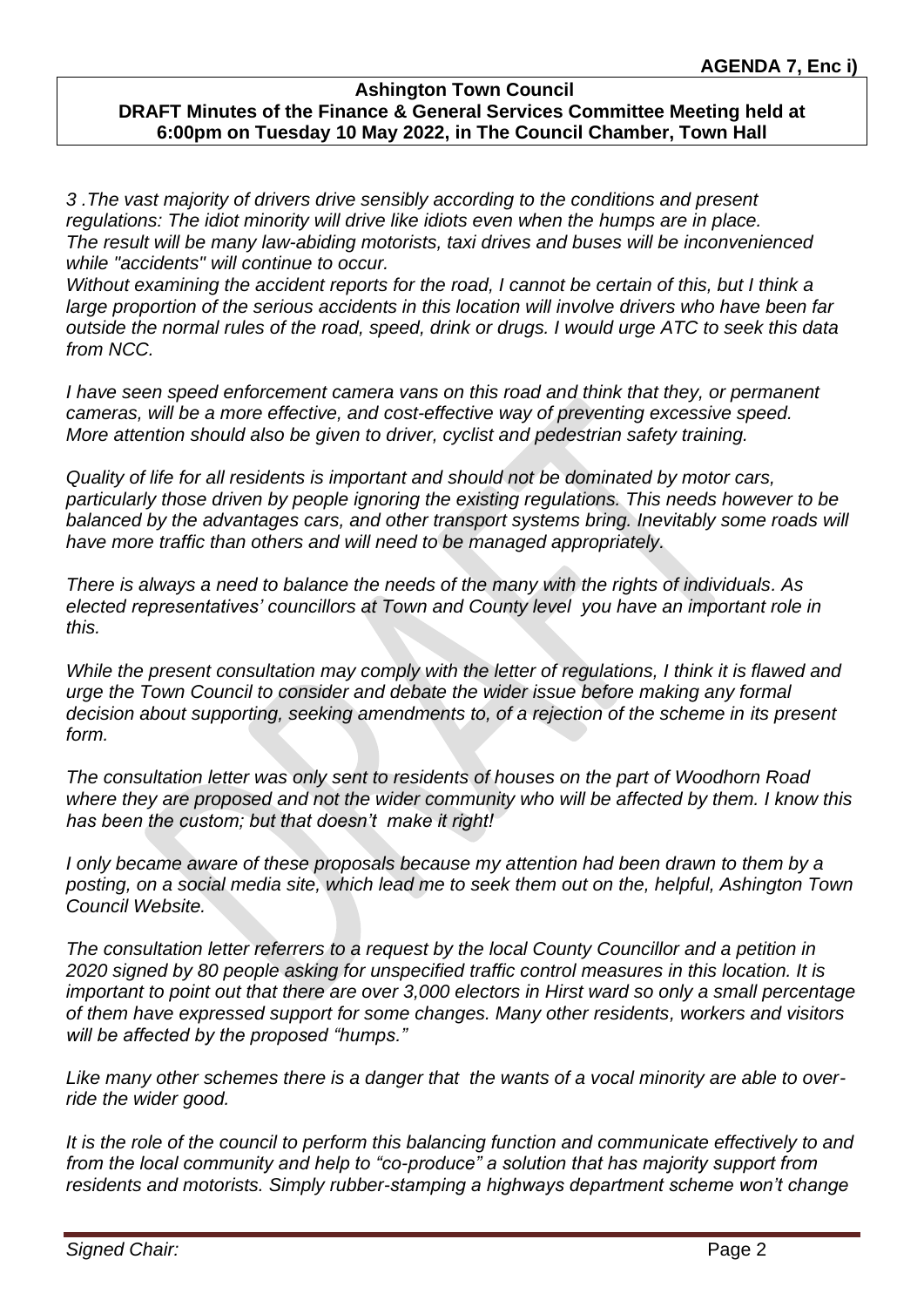*the behaviour of the people who cause the problems or solve the problems of traffic flow around Ashington.*

*I urge the Town Council to send a strong signal to NCC that they should not be introducing piecemeal schemes but need to have a thorough Town-wide plan before making changes.*

# *Item 13 Ashington Level Crossing Survey*

*As a resident living locally, I would like to express not only my own feelings towards the current consultation regarding the hospital crossing and train line but also those that are shared amongst my neighbours who reside close to the location.* 

*Whilst we all welcome the Northumberland line and what it will bring to our town in terms of economic growth, job creation, infrastructure in connecting local towns and enhancing its overall reputation in the Northeast. However, we share similar views to NCC on the closure of the crossing. This crossing is a burden on local residents and the emergency services who often encounter anti-social behaviour, (stones being thrown, graffiti, fires on the embankments, children walking on the tracks), use of motorbikes which is on the increase as they can use the crossing as a cut through and means to evade police if needs be as well as being used by local criminals (local bank robber and burglars). The residents who live opposite, as well as Darnley Road, Oakland and Chillingham are all in favour of the line being closed as this will eliminate all, if not the majority, of these issues.* 

*As stated in the consultation documents planning was put in by NCC with regards to an underpass, this angered many in the local community as it would impact many lives, as such NCC were met with a large number of objections including the local police who felt that this was deemed unsafe, coupled with recent assaults and crime rates at underpasses this therefore was not a viable option and will again be met with fierce opposition if this is brought back to the table. If the crossing is not closed and an alternative such as a bridge or underpass is looked at again the problems we are experiencing will continue in other ways. We would also like to add NCC themselves have deemed an underpass unsafe near Durridge Bay, and instead providing a crossing for people to cross the A1068 (which is a busy road). Therefore, the fact that 4 trains an hour is going to be passing on the line surely it makes sense to close the crossing to remove the potential for accidents or fatalities to occur, especially when people can cross safely meters away at either the station or Green Lane.* 

*For those with mobility issues, they have never been able to use the current crossing due to the nature of a steep and angled exit on Chillingham side, causing them to cross at the bridge or Green Lane anyway, as you would struggle to get a wheelchair up there, therefore mobility is not a justifiable argument.* 

*We would appreciate if our views can be shared at next week's town council meeting with our local councillors in the hope that they too support the closure of the existing crossing.*

### **The Chair made a note of thanks to both members of the public for their comments, and they were noted.**

# **FGS 22/186 MINUTES OF LAST MEETING.**

It was AGREED to RECEIVE the minutes of the meeting held on Tuesday 12<sup>th</sup> April 2022 as a true record.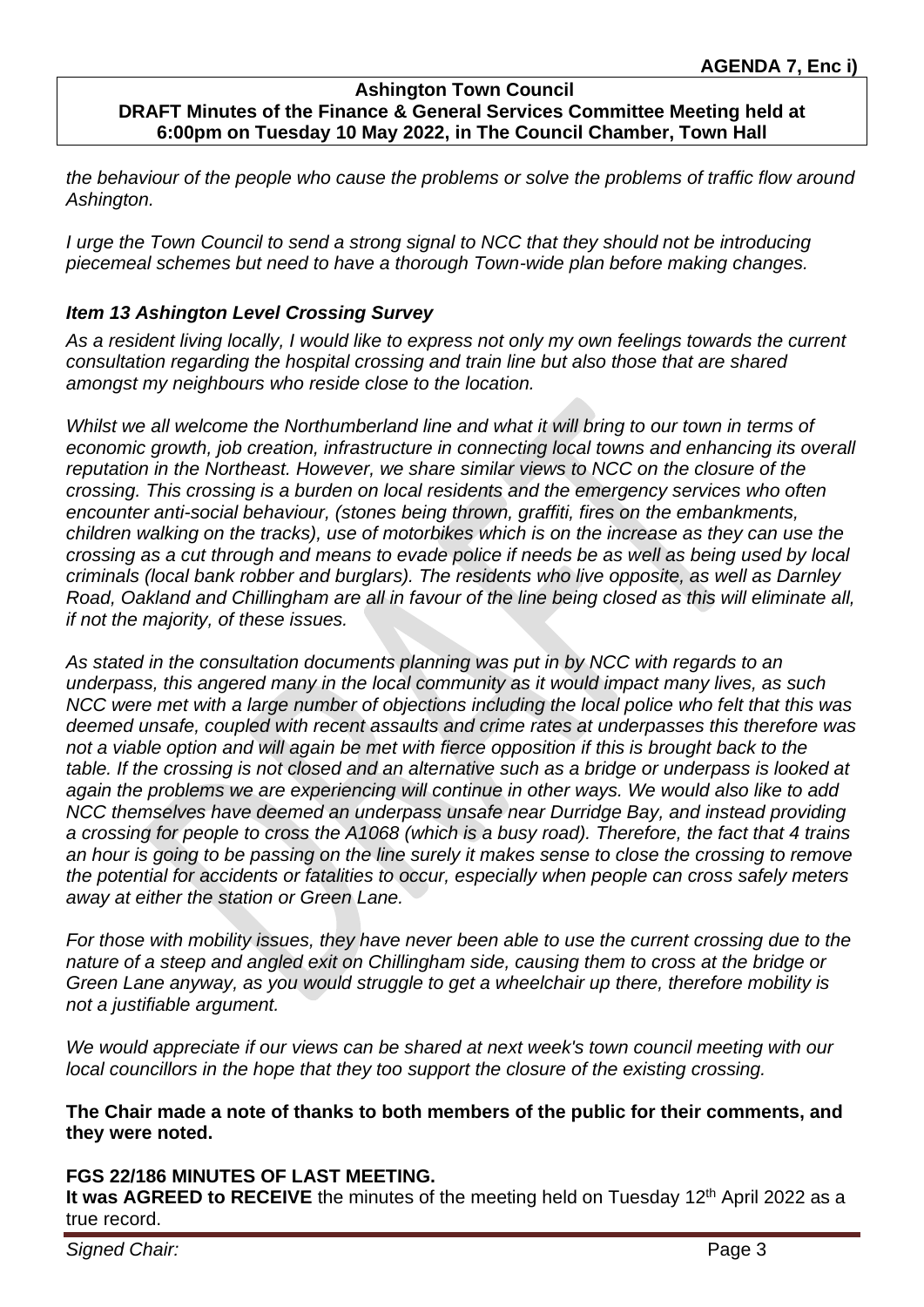### **FGS 22/187 CLERK AND OFFICER UPDATES.**

**It was AGREED to RECEIVE** the following reports, which were sent out in advance of the meeting.

#### *Jack Charlton Statue/Charlton Brothers Commemorative Project*

We have received an estimate of costs and full specification for the groundworks to install the statute from Brambledown. The mandatory process to establish whether planning permission is required will have been sent at the time of this meeting. Once a response has been received, the Council will be asked to approve the draft licence which we have from NCC Strategic **Estates** 

Most pledged funding has now been received for the Jack Charlton Project, including £10,000 received from Bruce Shepherd on 13<sup>th</sup> April 2022, via Cllr Liam Lavery. There is expected to be £4,133 remaining in the Jack Charlton Statue budget, following payment for groundworks. The Council can agree to divert their own funding to the Charlton Brothers Project, which at present has a promised £5,000 from Northumberland County Council.

Two concepts have been provided by interested parties that honour both Jack and Bobby, World Cup success, and celebrated footballers from Ashington. It is envisioned that there will be four storyboards set into a structure which will also be in Hirst Park, near to the statue of Jack. The next step is to get the working group, Barry Mead and NCC Officers together to look at the feasibility of bringing this project in line with the timescales of the Jack Charlton Statue project, which is scheduled for August. Additional funding is needed for this project.

### *Climate Change Schools Project – Work in Progress Signs for Station Road*

Sharon Parmley has contacted Ashington Schools to seek their interest in being involved in the creation of 'Work in Progress' signs for Station Road. Schools were delighted to be consulted on how best they could be involved, and we look forward to a variety of designs coming from different groups and classes from the schools.

### *Station Road Preparation and Planting*

#### **Beds**

WL Straughan, supported by Town Council staff, will be delivering, and placing a compost mulch into beds on  $18<sup>th</sup>$ ,  $19<sup>th</sup>$  and  $20<sup>th</sup>$  of May. This will nurture what is there and prepare the ground for planting in September.

The Clerk has responded to one letter of complaint regarding the Council's decision not to plant annuals on Station Road; the reasons have been given and plans explained. We will receive an overview of Sean Murrays designs for Station Road on 30<sup>th</sup> May, these will be brought to the June FGS Committee for consideration and approval.

#### **Hanging Baskets and Troughs**

Hanging Baskets and troughs will be installed w/c 16<sup>th</sup> May 2022.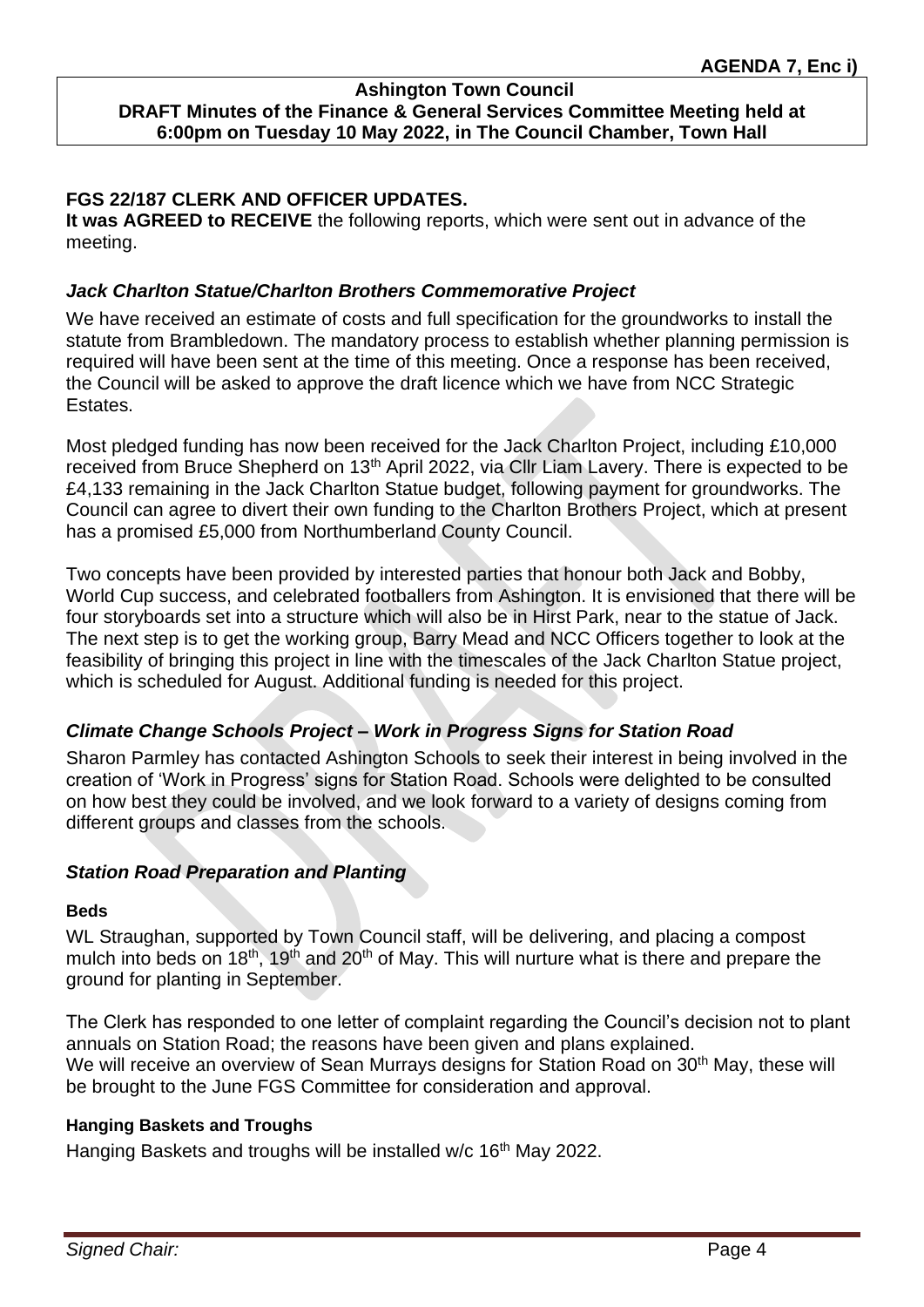# *Vacancy – Seaton Ward*

The elections office has confirmed that an election has been requested. Further information will be announced when received.

### *Annual Grant Aid Funding*

The closing date is Friday 13<sup>th</sup> May 2022.

### *Electric Vehicle*

We are looking into replacing the Citroen Van with a suitable electric alternative. It is expected to bring a recommendation to sell the van privately, paying off what is owed on the Finance Agreement, and using the remaining funds to pay a deposit and install the charging point. We expect to recommend taking out an electric van on lease (due to the rapidly changing technologies), which would be like the vehicle repayments currently being made. Therefore, no additional budget cost. It is expected that this will be brought to the FGS Meeting in June.

### *Further verbal updates from the Clerk included.*

Jack Charlton Project meeting scheduled for Friday 13<sup>th</sup> May, to discuss the Charlton Brothers project.

Climate Change School project, an agenda item for the next meeting will be to decide prize for those included.

The Clerk confirmed that the vacancy for the Seaton Ward would open for nominations from 1<sup>st</sup> June to Wednesday 10<sup>th</sup> June 2022, the election will take place on Thursday  $7<sup>th</sup>$  July 2022.

Miners Picnic, a meeting is planned for Wednesday 11<sup>th</sup> May, to confirm the order of service with Fr. Michael Headley, who will be leading the service.

Armed Forces Day & Falklands 40<sup>th</sup> Anniversary Memorial Service. Taking place on Sunday 12th June, in Ashington Memorial Garden at 12:00noon.

# **FGS 22/188 BUDGET AND EXPENDITURE 2021/22.**

# *a) Updated Budget Report*

**It was AGREED to RECEIVE** the updated Budget Report for 2022/23, sent out in advance of the meeting.

# *b) Accounts Paid and to be Paid*

**It was AGREED to RECEIVE** the schedule of accounts and to endorse those accounts paid via delegated authority, and approve those accounts to be paid, since 12<sup>th</sup> April 2022.

# *c) Surplus Cashflow*

**It was AGREED to DEFER** discussions relating to surplus cashflow until a full report had been received on the cost of water works to be carried out by Northumbrian Water on all allotment sites.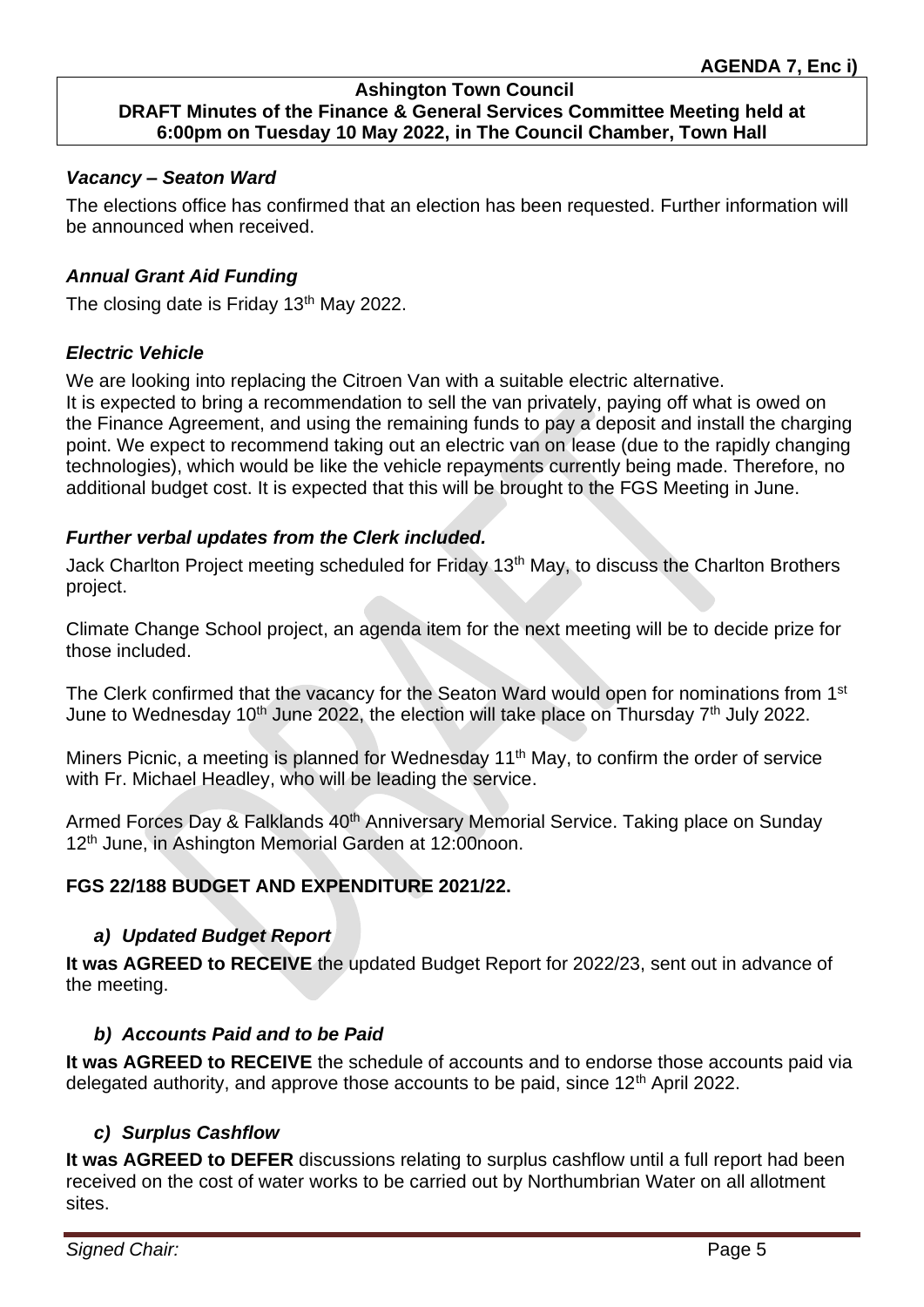#### **Ashington Town Council**

# **DRAFT Minutes of the Finance & General Services Committee Meeting held at 6:00pm on Tuesday 10 May 2022, in The Council Chamber, Town Hall**

#### **FGS 22/189 QUEEN'S JUBILEE FUNDING APPLICATIONS.**

**It was AGREED to RECEIVE** a summary of the Queen's Jubilee funding applications sent out in advance of the meeting.

**It was further AGREED** to award all community groups and organisations who had applied the sum of £250 to support the costs of their Jubilee events.

#### **The following organisations and community groups revied £250.**

Ashington Community Craft Group Ashington Cricket Club Ashington Sea Cadets Ashington Veterans & Elders Institute Beamish Court Residents Group Girlguiding Ashington Division Heart of the Hirst Tenants and Residents Group Koast Radio Parkhead & Wansbeck Powersports Real Deal Plus Seaton Vale Neighbourhood Watch

# **FGS 22/190 HIRST PARK – MEMORANDUM OF UNDERSTANDING BETWEEN NORTHUMBERLAND COUNTY COUNCIL AND ASHINGTON TOWN COUNCIL.**

**It was AGREED to RECEIVE** the Memorandum of Understanding (MOU) for Hirst Park, including the Clerk's added note on costs, sent out in advance of the meeting.

**It was further AGREED** that a fixed price of £23.680 per year be set as the contribution of the Town Council towards the maintenance of Hirst Park.

**It was further AGREED** that the Clerk signs the document on behalf of the Council, once amended.

**It was further AGREED** to set-up quarterly meetings with officers and members to ensure the Council's continued involvement in Hirst Park (ward Cllrs would be consulted on appropriate meeting times).

### **FGS 22/191 ALEXANDRA ROAD PLAY AREA.**

#### **a) Play Area**

**It was AGREED** to receive a verbal update on the progress of the works to develop the play area.

The Assets and Facilities Manager reported that the consultation held at Ashington Children's Centre had been a huge success and options for play equipment selected by parents, staff and children had contributed to the final design of the park and the equipment that is to be installed.

Stephen Humphrey also informed the Council that Ashington Leisure Partnership had awarded the sum of £18,000 towards the play area project, following a successful funding application bid by Ashington Town Council.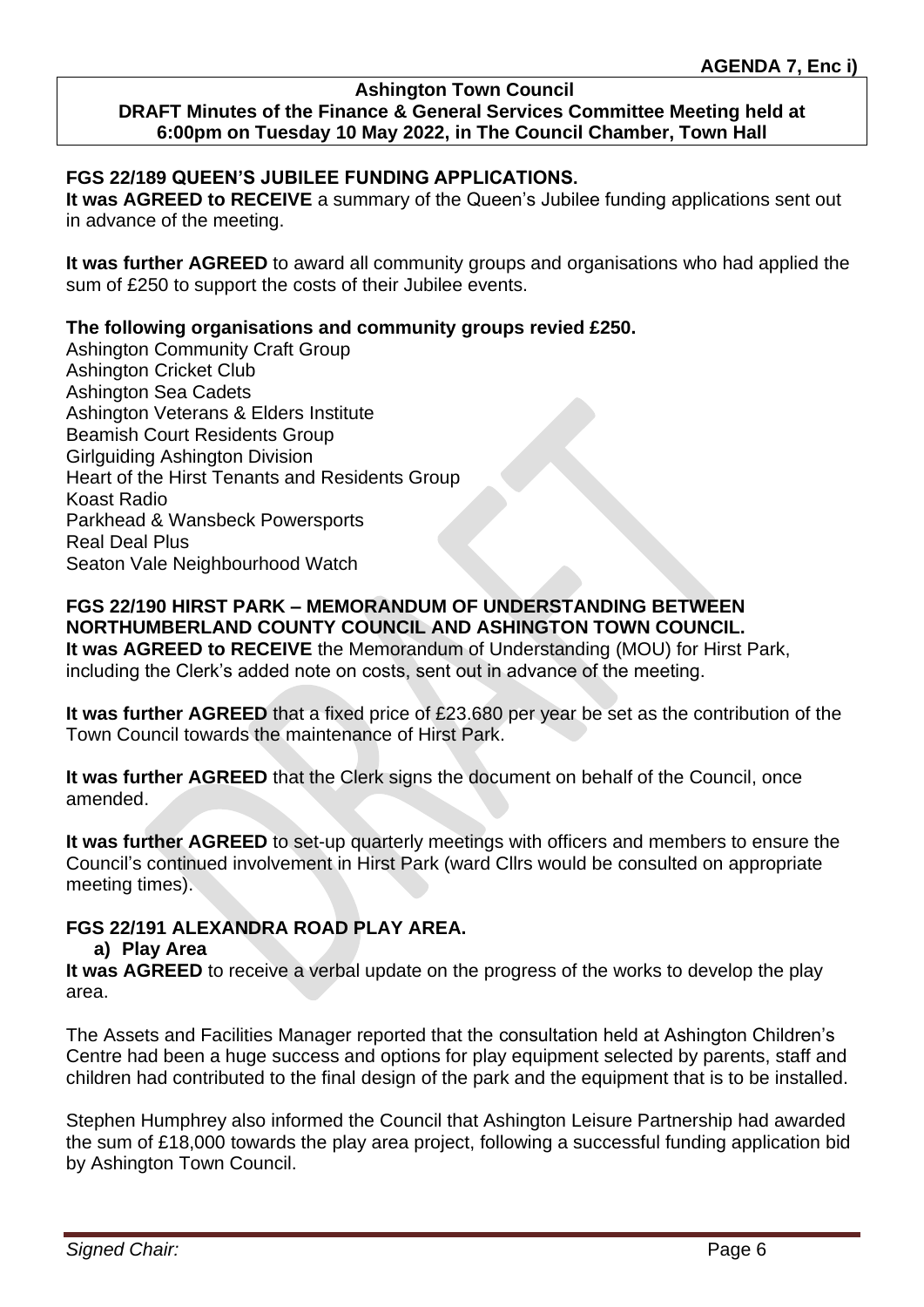The perimeter fence of the play area is to be painted as part of the project and quotes are being sort for this work.

# **b) Standing Order 105 E (viii)**

**It was AGREED** to suspend standing order 105 E (viii) to allow consideration of a single contract price, in view that the specification is identical to a contract already being delivered to a high standard in Paddock Wood and Peoples Park.

# **c) Security and Safety**

**It was AGREED** to receive a proposal from the Council's current provider of Closed-Circuit Television (CCTV), in Paddock and Peoples Park.

**It was further AGREED** to enter a three-year contract for Asset Watch to supply, install and monitor CCTV at Alexandra Road Play Area, at a cost of £62/week.

### **FGS 22/192 WOODHORN ROAD – PROPOSED TRAFFIC CALMING MEASURES. Following a debate and a vote, it was AGREED at six votes in favour/4 votes against, to respond to the Woodhorn Road, traffic calming measures proposal as follows:**

Whilst Ashington Town Council agree there are road safety concerns on Woodhorn Road, which include vehicles driving at excessive speeds, and that traffic calming measures are required, the Council does not agree with the measures under consideration that propose fourteen x 75mm high, three abreast, speed cushions.

The Council appreciate the views of residents are paramount and that these are being sourced, and would be interested in the findings, as well as any further consultation, and technical detail to support future plans.

# **FGS 22/193 ASHINGTON HOSPITAL LEVEL CROSSING SURVEY.**

# **a) Drop-in Session**

**It was AGREED to RECEIVE** formal notice of a drop-in session being held on Tuesday 17 May 2022 at YMCA Northumberland, North View, NE63 9XQ, between 2pm and 7:30pm.

# **b) Consultation**

**It was AGREED** to receive formal notice of the online public consultation and agree to add that a Town Council response be agreed at the Full Council meeting on 17<sup>th</sup> May 2022.

# **FGS 22/194 ADDITIONAL TIERED PLANTERS (3).**

**It was AGREED** to delegate that the Assets and Facilities Manager organise locations for the three additional flower towers and obtain the relevant permissions from NCC Highways and Neighbourhood Services.

# **FGS 22/195 DATE, TIME AND VENUE FOR THE NEXT MEETING.**

Tuesday 14<sup>th</sup> June 2022, 6.00pm Council Chamber.

# **FGS 22/196 EXCLUSION OF PRESS AND PUBLIC**

**The Town Council AGREED** to pass the following resolution:

That the press and public be excluded from the meeting during consideration of the following item, permitted under Part I of Schedule 12A of the Local Government Act 1972 (as amended